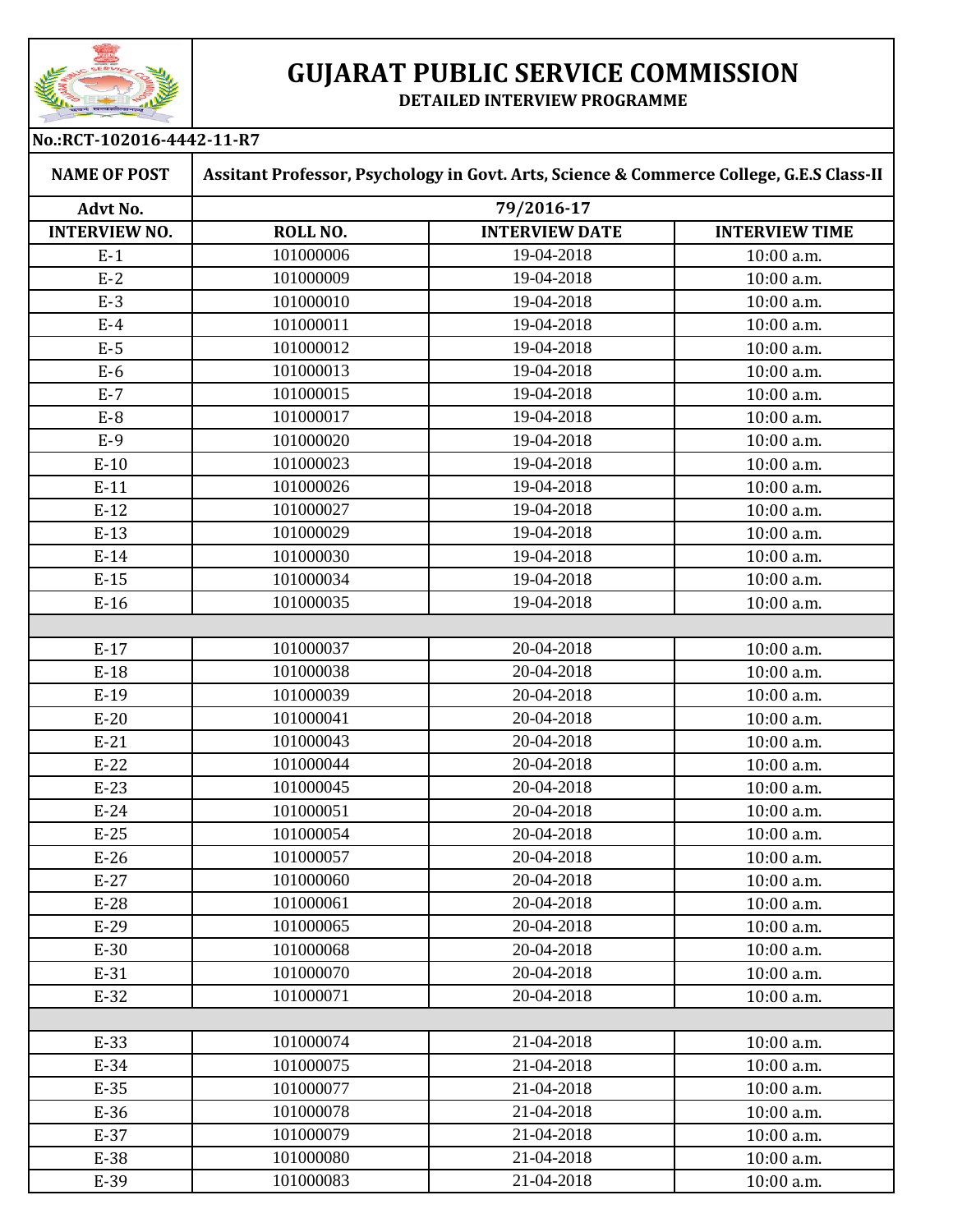| <b>INTERVIEW NO.</b> | ROLL NO.  | <b>INTERVIEW DATE</b> | <b>INTERVIEW TIME</b> |
|----------------------|-----------|-----------------------|-----------------------|
| $E-40$               | 101000084 | 21-04-2018            | 10:00 a.m.            |
| $E-41$               | 101000087 | 21-04-2018            | 10:00 a.m.            |
| $E-42$               | 101000088 | 21-04-2018            | 10:00 a.m.            |
| $E-43$               | 101000091 | 21-04-2018            | 10:00 a.m.            |
| $E-44$               | 101000092 | 21-04-2018            | 10:00 a.m.            |
| $E-45$               | 101000093 | 21-04-2018            | 10:00 a.m.            |
| $E-46$               | 101000096 | 21-04-2018            | 10:00 a.m.            |
| $E-47$               | 101000097 | 21-04-2018            | 10:00 a.m.            |
| E-48                 | 101000100 | 21-04-2018            | 10:00 a.m.            |
|                      |           |                       |                       |
| E-49                 | 101000102 | 23-04-2018            | 10:00 a.m.            |
| $E-50$               | 101000103 | 23-04-2018            | 10:00 a.m.            |
| $E-51$               | 101000104 | 23-04-2018            | 10:00 a.m.            |
| $E-52$               | 101000106 | 23-04-2018            | 10:00 a.m.            |
| $E-53$               | 101000107 | 23-04-2018            | 10:00 a.m.            |
| $E-54$               | 101000109 | 23-04-2018            | 10:00 a.m.            |
| $E-55$               | 101000112 | 23-04-2018            | 10:00 a.m.            |
| E-56                 | 101000118 | 23-04-2018            | 10:00 a.m.            |
| $E-57$               | 101000120 | 23-04-2018            | 10:00 a.m.            |
| E-58                 | 101000121 | 23-04-2018            | 10:00 a.m.            |
| E-59                 | 101000122 | 23-04-2018            | 10:00 a.m.            |
| $E-60$               | 101000123 | 23-04-2018            | 10:00 a.m.            |
| $E-61$               | 101000124 | 23-04-2018            | 10:00 a.m.            |
| $E-62$               | 101000126 | 23-04-2018            | 10:00 a.m.            |
| $E-63$               | 101000128 | 23-04-2018            | 10:00 a.m.            |
| $E-64$               | 101000129 | 23-04-2018            | 10:00 a.m.            |
|                      |           |                       |                       |
| $E-65$               | 101000130 | 24-04-2018            | 10:00 a.m.            |
| E-66                 | 101000132 | 24-04-2018            | 10:00 a.m.            |
| $E-67$               | 101000136 | 24-04-2018            | 10:00 a.m.            |
| E-68                 | 101000139 | 24-04-2018            | 10:00 a.m.            |
| E-69                 | 101000140 | 24-04-2018            | 10:00 a.m.            |
| $E-70$               | 101000142 | 24-04-2018            | 10:00 a.m.            |
| $E-71$               | 101000151 | 24-04-2018            | 10:00 a.m.            |
| $E-72$               | 101000154 | 24-04-2018            | 10:00 a.m.            |
| $E-73$               | 101000155 | 24-04-2018            | 10:00 a.m.            |
| $E-74$               | 101000156 | 24-04-2018            | 10:00 a.m.            |
| $E-75$               | 101000157 | 24-04-2018            | 10:00 a.m.            |
| $E-76$               | 101000158 | 24-04-2018            | 10:00 a.m.            |
| $E-77$               | 101000159 | 24-04-2018            | 10:00 a.m.            |
| $E-78$               | 101000161 | 24-04-2018            | 10:00 a.m.            |
| $E-79$               | 101000164 | 24-04-2018            | 10:00 a.m.            |
| E-80                 | 101000166 | 24-04-2018            | 10:00 a.m.            |
|                      |           |                       |                       |
| E-81                 | 101000168 | 25-04-2018            | 10:00 a.m.            |
| $E-82$               | 101000169 | 25-04-2018            | 10:00 a.m.            |
| E-83                 | 101000172 | 25-04-2018            | 10:00 a.m.            |
| E-84                 | 101000174 | 25-04-2018            | 10:00 a.m.            |
| E-85                 | 101000175 | 25-04-2018            | 10:00 a.m.            |